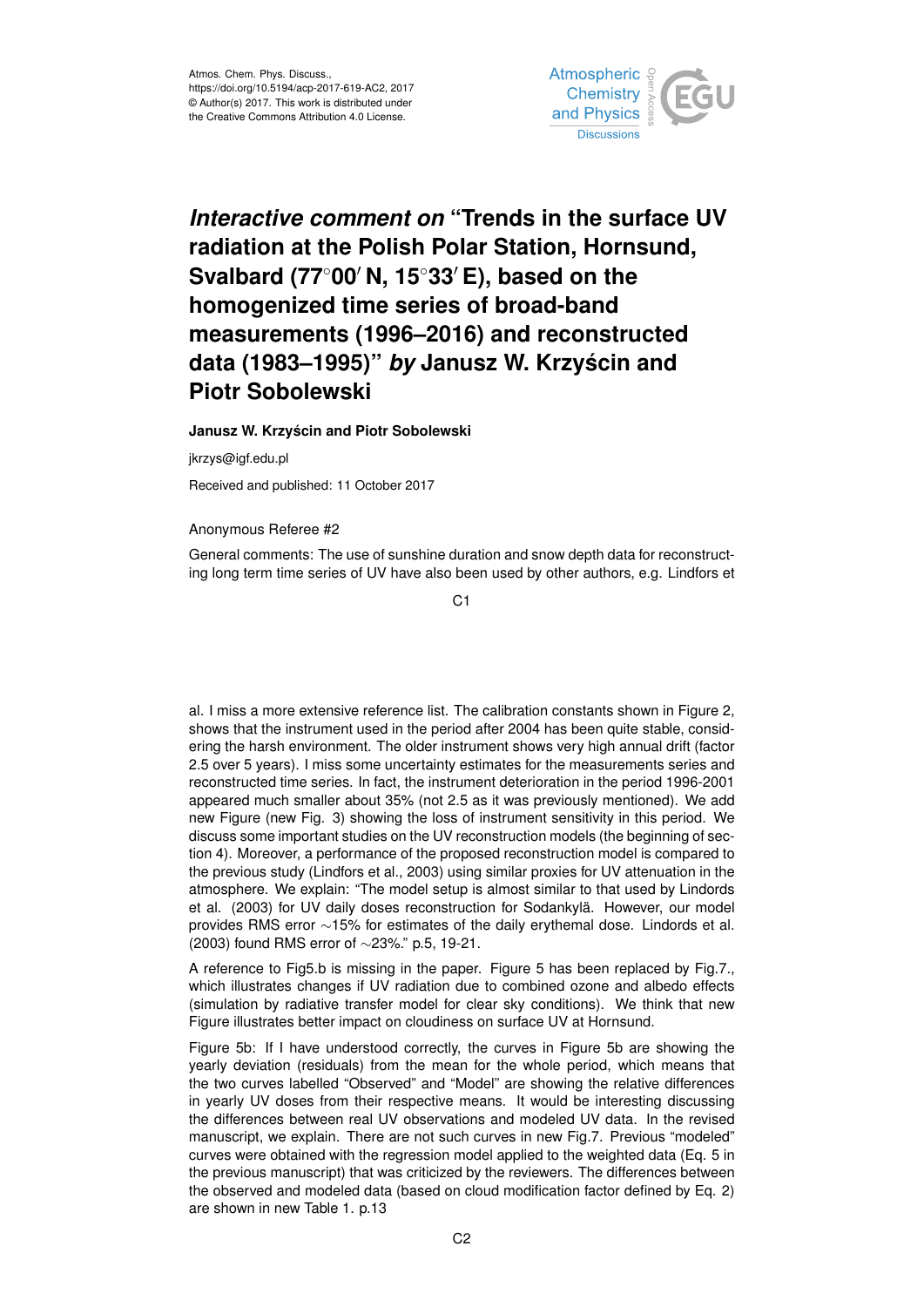The curve labeled "Observed" is in fact a combination of reconstructed, and measured with gaps complemented with reconstructed UV data, for the whole period 1983-2016. A distinction would be appropriate, e.g. by changing the legend "Observed" to "Combined Observed and Modelled", or adding a curve with UV observations alone. We decide to delete previous Fig.5 as it combined results of two regression models (previous Eq.2 and Eq.5) and it was difficult to find out meaning of the modeled data. Moreover, the second model was not correctly defined and it was rejected.

Otherwise, one may think the two curves were completely independent on each other. It would also be informative for a reader to see the fractions of the monthly or yearly doses that actually were based on measurements (and not substituted with modelled data). The monthly and yearly doses in the 1996-2001 and 2005-2015 periods are derived from almost every day UV measurements, so the gap existed only for period March 2002 up to April 2005. In the revised paper we calculated trends for both the 1996-2016 time series with the data holes filled by the modeled data and for the time series comprising only observations.

Furthermore (figure 5b), it appears strange that the two curves labelled "Observed" and "Model" are distinctively different for periods where UV observation are missing (1983-1995 and 2002-2004), considering that both are modelled, taking the same input parameters. An explanation would be helpful for the reader. The both curves were modeled by different models; previous Eq. 2 for cloud modification factor and previous Eq.5 for yearly sum of daily doses variability. We do not follow this concept in the revised paper. We explain the long-term cloud effects on surface UV in much simpler way.

Minor comments: Page 1, line 27: "The ozone hole over the Arctic was observed only once in 2011" Even though the ozone layer was record low in the Arctic in 2011, large negative anomalies in total ozone has happened before and after 2011, e.g. in winter 2016/17, see e.g. "State of the Climate 2016", section J: page S151-S154. http://www.ametsoc.net/sotc2016/Ch05\_Arctic.pdf. Please, consider a reformulation.

 $C3$ 

We add a statement according the reviewer's comment. "However, severe ozone losses appeared occasionally over the Arctic, e.g. in 2011 (Garcia, 2011; Bernhard et al., 2013) and in 2016 (http://www.ametsoc.net/sotc2016/Ch05\_Arctic.pdf)." p.1, l.25- 28.

Page 2, line 29-31: "During the two years of its operation ...". A reader may first believe the instrument was operating only for two years. The meaning is likely rather "During 2006 and 2007 the instrument was calibrated. We change the text according the reviewer's comment. p.2, l 28-29.

Page 3 line 4: "Biometer" is normally associated with another brand of erythemal UV radiometers; the Solar Light Co. UV-Biometer. Please, consider using the wording UV-radiometer instead, for all instances of "biometer". "Biometer" has been replaced by "UV-radiometer" in the revised manuscript.

Page 3 line 18, There should likely be a comma instead of a dot (.) after ">32 cm". OK. It has been removed.

Section 5 Results and section 6 Discussion and Conclusion: Please, consider restructuring, or moving overlapping information. Example: page 6 lines 1-5 is restated on page 7 lines 4-9. In the revised paper in section 7 (Discussion and Conclusion) we state that "The linear trend calculation by a standard least-squares fit applied to the measured (1996-2016 with the 2002-2004 gap) data shows statistically significant declining tendency in the monthly mean of daily doses (May and June), and in the yearly sum of the erythemal doses. However, such declining tendency are forced by twothree years of high positive fractional deviations of the erythemal doses around 2000." p 9, l.7-9. According reviewer's suggestion in this scection, we cut details of the trend (overlapping information) but focus on a source of such trend behavior.

Information on page 6-13 could be moved to the materials section. This part of text has been deleted as it concerns the models' results not used in the revised manuscript.